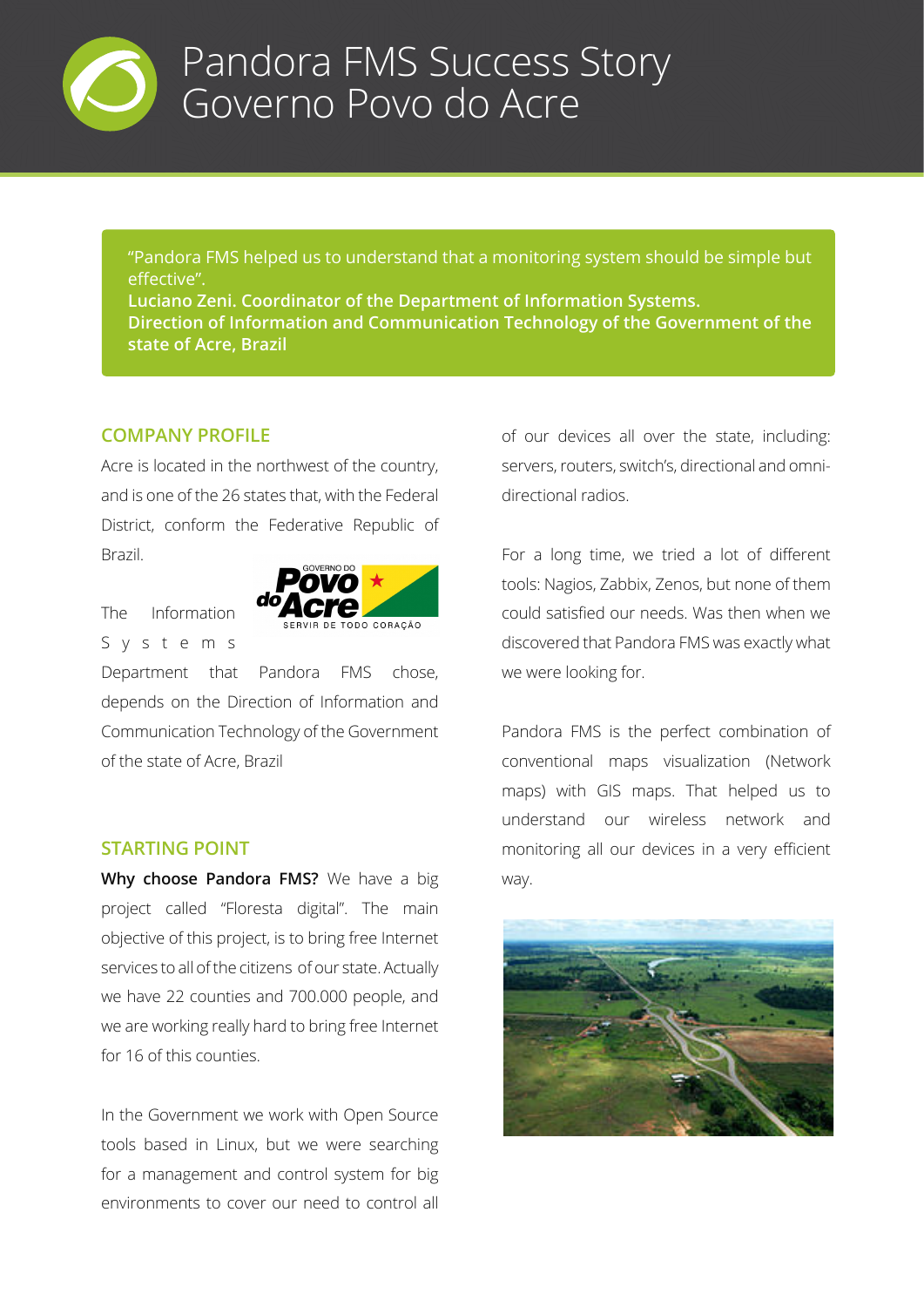

**Project scope:** At this point, around 350 devices interconnected via VPN has been registered, and there is still a systems park pending to install. We calculate to have a total of 800 devices in the next months.

better." **/ Luciano Zeni.**

#### **BENEFITS OBTAINED**

Now we understand in a better way how to distribute our infrastructure through GIS maps, so we can interfere quickly when some have problems. It's very useful for making analysis of the data obtained via SNMP, to evaluate efficiency and capacity problems.

Alert system is excellent, it warns us about any problem in the device, overall when an Internet link isn't available in any city, or when there are troubles in the bandwidth consumption in any of the key points.

Another important function is the SSH gateway, the allows us to access directly to the web page monitoring through SSH or Telnet, an excellent idea because we can access to external devices that are connected via VPN.

- Easy to intervene in case of device failure.
- Easy understanding of the distribution and network growth.
- Excellent integration with GIS maps.
- Simplicity in device inscription
- Easy modules configuration
- Excellent alerts system

**Implementation process:** We install Pandora FMS in a virtual machine with Debian Linux and two web interfaces, internal and external, and we named our DNS (pandorafms.ac.gov. br/pandora\_console).

We used a Google API key to use the GIS cartography systems.

Once the devices are monitored, the next step was to set alerts. Actually we are working on the priority and register process of other devices.

#### **RESULTS**

Pandora FMS got the better result between all the systems evaluated with it. We follow Pandora FMS from the 3.2.1 version and its development its getting better. Pandora FMS helped us to understand that a monitoring

In summary: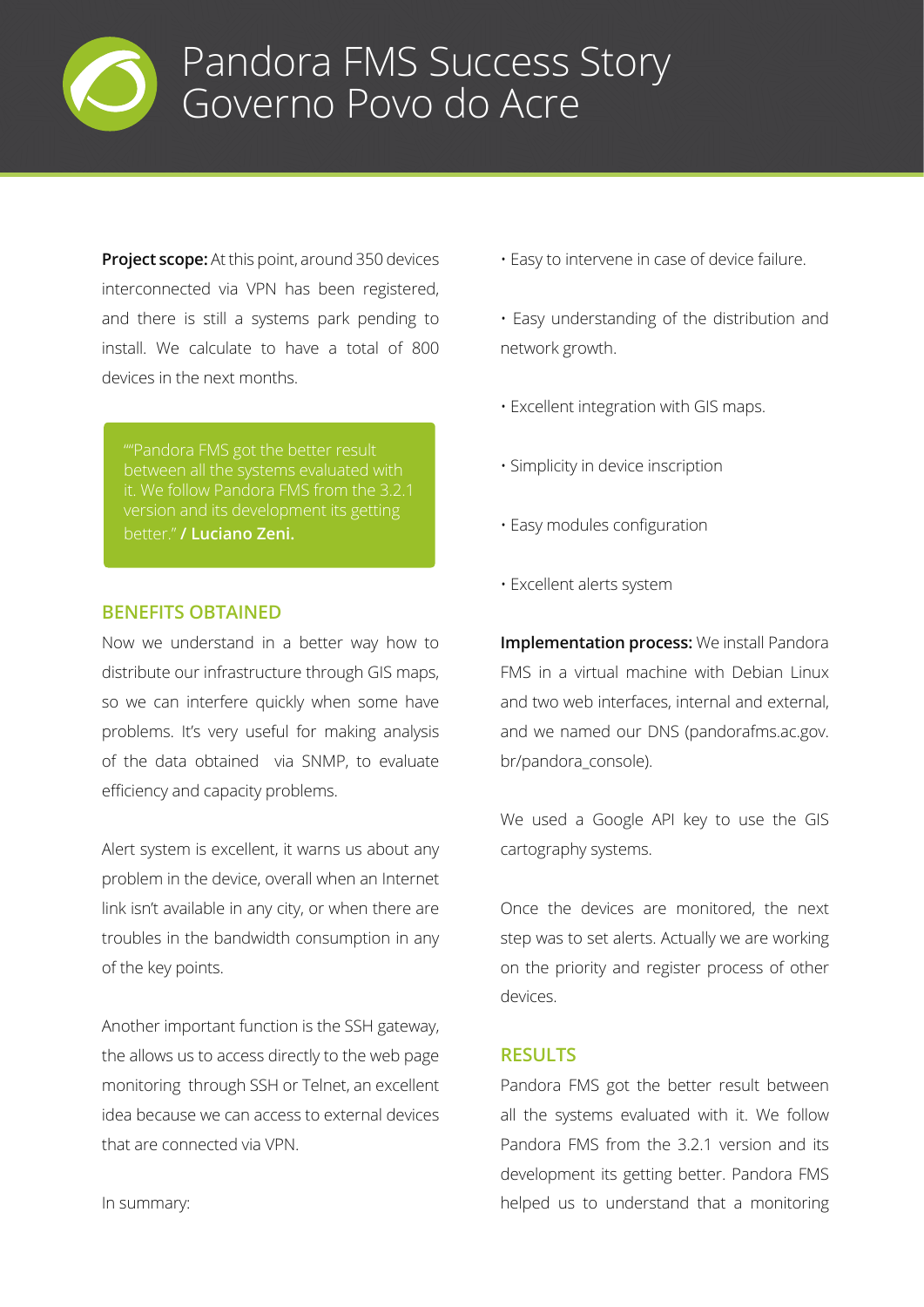

system should be simple but efficient.

Supervising the events of a so big network is the base of any professional in the field of the information technology.

The principal politic of the department is to save costs, and that includes the technician trips to the different counties to solve problems.

Now, thanks to Pandora, we know with precision what we have to replace, and what is more important, if it's really necessary to travel to this place, so it also allows us to save costs in fuel, living and diets of the government employees.

**How do you know Pandora FMS?** After a deep investigation in the Internet in search of the most complete solution, we found this link: http://blog.aeciopires.com/zabbixzenoss-ou-pandora-quem-vai-ganhar-estabriga/

The topic was "Zabbix, Zenoss and Pandora FMS", who will win this fight?" In this article, was mentioned the tools that we had tried previously: Zenoss and Zabix. Pandora FMS was completely new for our team, and then we wonder why not trying.

Quickly we found the web site and we set the site in a Pandora FMS virtual machine. Was then when we discovered that Pandora

FMS was the perfect solution for our project.

### **FUTURE DEVELOPMENT**

**Pandora FMS importance for the future of the project:** This project will be very important for the citizens. It will enable us to solve problems before people complaints about the fall of any access point. That will allow us to intervene with agility and velocity.

The use of the GIS maps, helps us to decide and plainly where to put our wireless radios to bring free Internet for all the citizens.

tools: Nagios, Zabbix, Zenos, but none of them could satisfied our needs. **/ Luciano Zeni**

With custom fields, we can put the contacts of people who need to connect without having to dislodge the location, even a non-technical staff can easily make the intervention, for example, an administrative professional area.